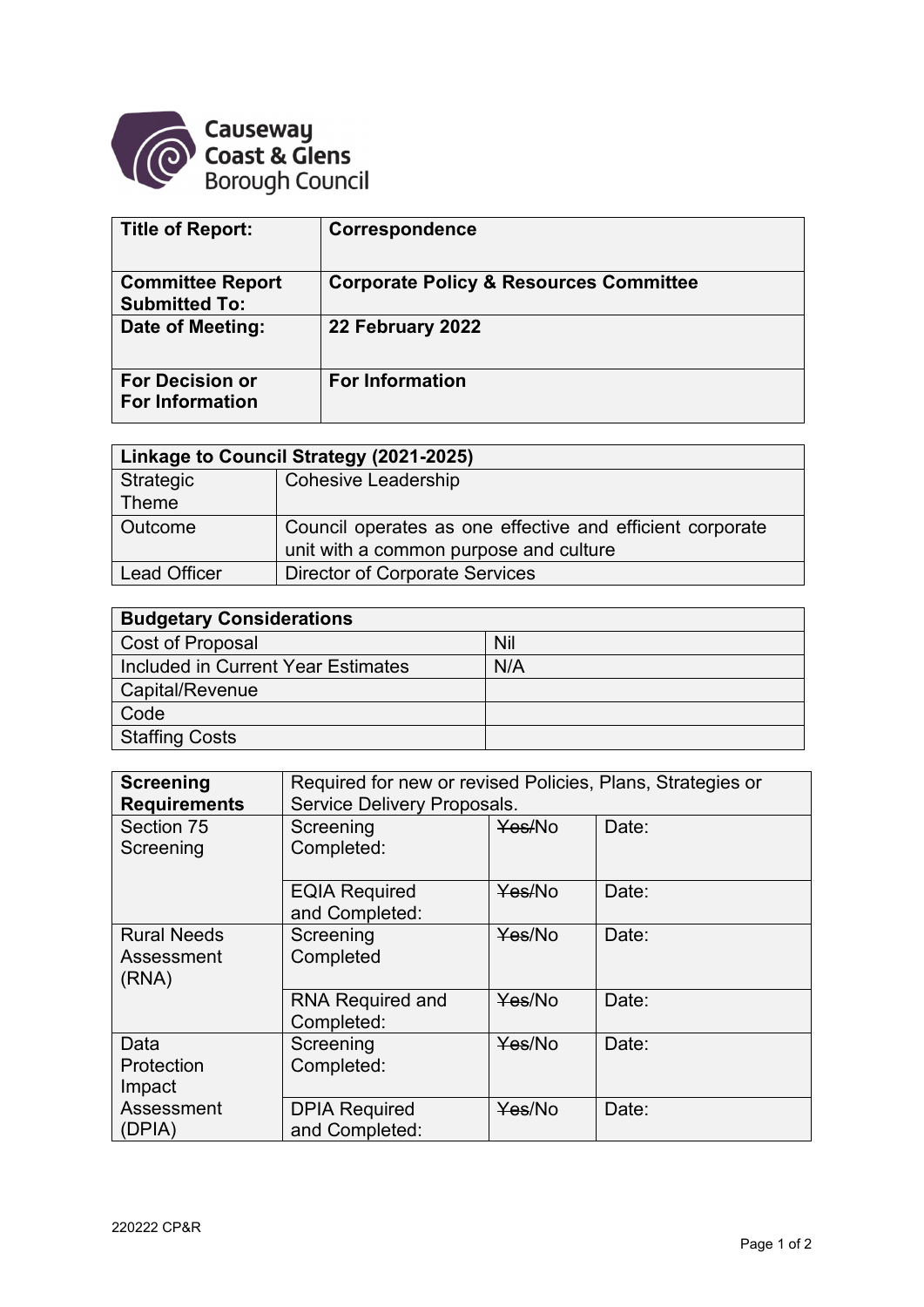# **1.0 Purpose of Report**

The purpose of the report is to present correspondence for Members' consideration.

**2.0** The following are listed:

## **2.1 Correspondence from Civica Election Services, Unison (extract below)**

#### **INDUSTRIAL ACTION BALLOT NORTHERN IRELAND – UNISON**

The trade dispute concerns the rates of pay for 2021/22 for all workers whose pay is based upon pay awards made by the National Joint Council for Local Government Services or the Joint Negotiating Committee for Youth and Community Workers.

Our independent scrutineers' report of voting, as required in accordance with the Trade Union and Labour Relations NI Order 1995, for the above ballot which closed at 10am on Thursday, 10 February 2022 is as follows:-

Number of votes cast in the ballot 715

Question: Are you prepared to take part in strike action?

Number of spoilt or otherwise invalid voting papers returned 1

| <b>Result of Voting</b> | Yes 613 85.9% |  |  |
|-------------------------|---------------|--|--|
|                         | No 101 14.1%  |  |  |

We are satisfied:

- a) that there are no reasonable grounds for believing that there was any contravention of a requirement imposed by or under any enactment in relation to the ballot
- b) that the arrangements made with respect to the production, storage, distribution, return or other handling of the voting papers used in the ballot, and the arrangements for the counting of the votes, included all such security arrangements as were reasonably practicable for the purpose of minimizing the risk that any unfairness or malpractice might occur,
- c) that we have been able to carry out the functions conferred on us under section 226B(1) without any interference from the trade union or any of its members, officials or employees.
- **3.0 It is recommended** that Council consider the correspondence.